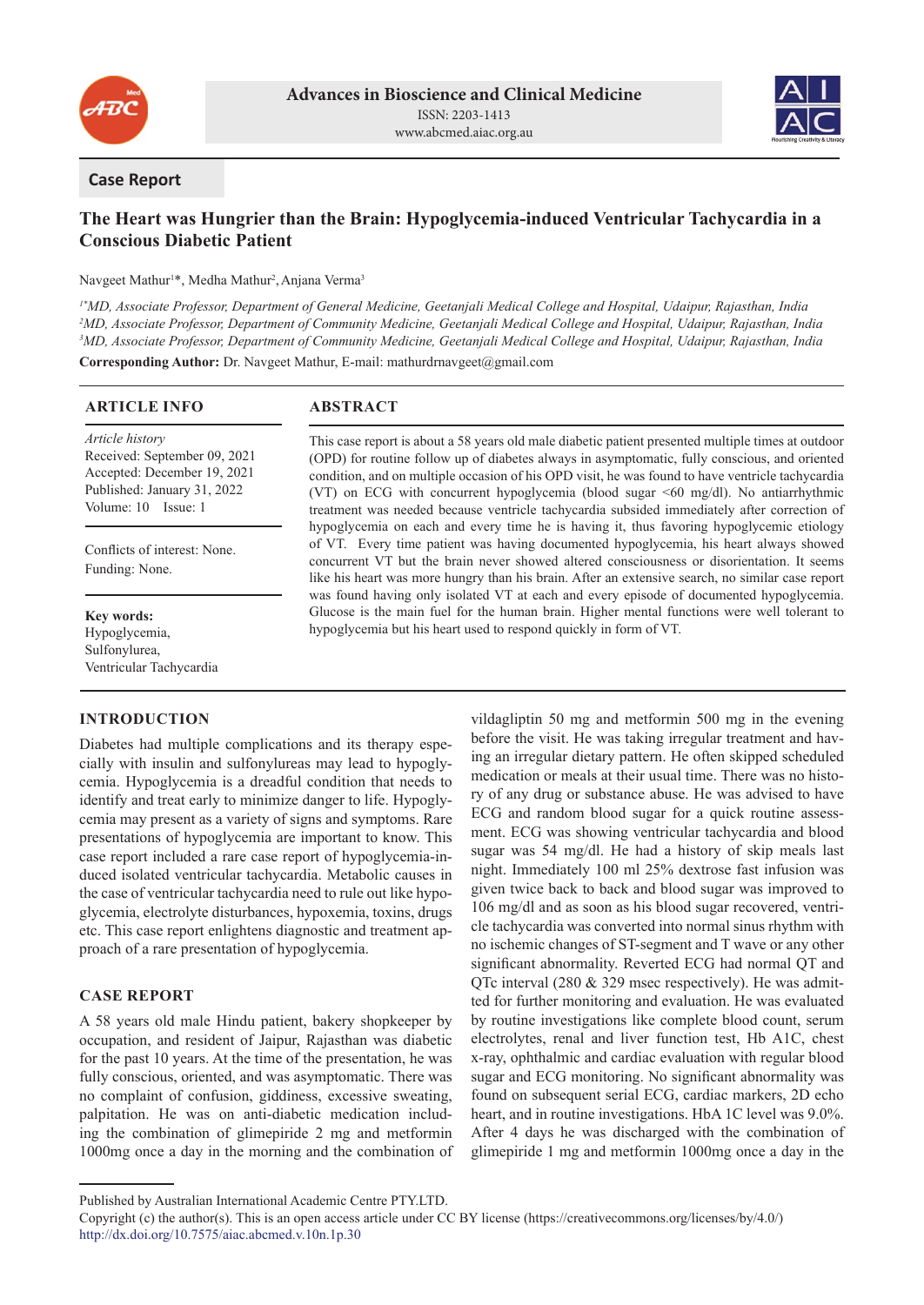morning and a combination of vildagliptin 50 mg and metformin1000 mg in the evening after finding fair control of blood sugar by them and a vitamin B complex capsule once a day was added to treat any underlying autonomic or peripheral neuropathy. He was well counseled about the timing of medication and meals, dietary and lifestyle modification, symptoms, and home management of hypoglycemia. He was advised to self-monitoring of blood sugar at home.

The patient remained on a regular monthly check-up later. Blood sugar and ECG were monitored at every visit. There was a persistent habit of skip medication and diet. After 4 months patient came with the same presentation of hypoglycemia and VT at ECG. The patient was fully conscious and oriented. This time patient also had a history of nausea last night and skip of night meals. Nausea was relieved spontaneously after 3 hours. Again ventricle tachycardia was settled quickly to normal sinus rhythm with no significant abnormality after correction of blood sugar by 25% dextrose infusion. Again patient was admitted and discharged after 3 days with counseling about the need for a proper meal with sulfonylurea medication. Hb A1C was 8.5%.

The patient had a similar episode of VT again with hypoglycemia after 2 months of the last episode and treated similarly (Figures 1 and 2). He recovered immediately after the correction of blood sugar. The patient was fully conscious



**Figure 1 and 2.** ECG showing ventricular tachycardia during hypoglycemia episode



**Figure 1 and 2.** ECG showing ventricular tachycardia during hypoglycemia episode

and oriented throughout the course. The patient refused admission this time. The patient's treatment was shifted to a combination of vildagliptin 50 mg and metformin 1000mg twice a day. This time sulfonylurea was withdrawn from medication to avoid hypoglycemia. The patient again counseled about self-monitoring of blood sugar at home and about needed dietary and lifestyle modification. On further follow-up of the next 5 months, no such incident was documented again and the patient admitted every time that there was no further skip of medication or meal.

#### **DISCUSSION**

This case report has a unique presentation of hypoglycemia. After an extensive search, no case report was found reporting hypoglycemia causing only isolated VT at each and every instance, with no other signs and symptoms.

The underlying connecting mechanisms in hypoglycemia and arrhythmia are still unclear. [1] The mechanism behind hypoglycemia induces cardiac arrhythmia can be defined by lengthening of the corrected QT interval  $(QT<sub>c</sub>)$ likely due to increased catecholamine release due to sympathoadrenal activation during hypoglycemia and  $QT<sub>c</sub>$  prolongation could lead to a high risk of ventricular tachycardia.[1-3] Additionally, the effects of hypoglycemia on cardiac autonomic regulation may contribute to high-frequency and low-frequency heart rate.<sup>[4]</sup> Hyperinsulinemia and increased secretion of catecholamines may lead to hypokalemia during hypoglycemia and may potentiate cardiac repolarizing abnormalities.[2-5]

In this case report, glimepiride was stopped to minimize chances of hypoglycemia, and treatment was shifted to vildagliptin and metformin entirely.

This case report indicates the need for intense counseling of diabetic patients and attendants about risk factors, needed changes in lifestyle and food habits, symptoms of complications and hypoglycemia, home base management of hypoglycemia, medication and side effects, the timing of pills, insulin, and meals. At every visit, they should motivate for self-monitoring of blood sugar. This case study also suggests an assessment of ECG and blood sugar is a must at every visit even if the patient is completely asymptomatic. In the case of ventricular tachycardia besides primary cardiac etiologies, metabolic etiologies also need to rule out like hypoglycemia, dyselectrolytemia, hypoxemia.

# **CONCLUSION**

Hypoglycemia may present as isolated VT in asymptomatic diabetic patients. Correction of hypoglycemia may recover VT immediately without any anti-arrhythmic medication. Metabolic abnormalities need to rule out in case of ventricular tachycardia. This case study also recommends monitoring of blood sugar and ECG of every diabetic patient at every visit even in asymptomatic condition. Self-monitoring of sugar must encourage at every visit. This case report also recommends proper counseling for diabetic patients.